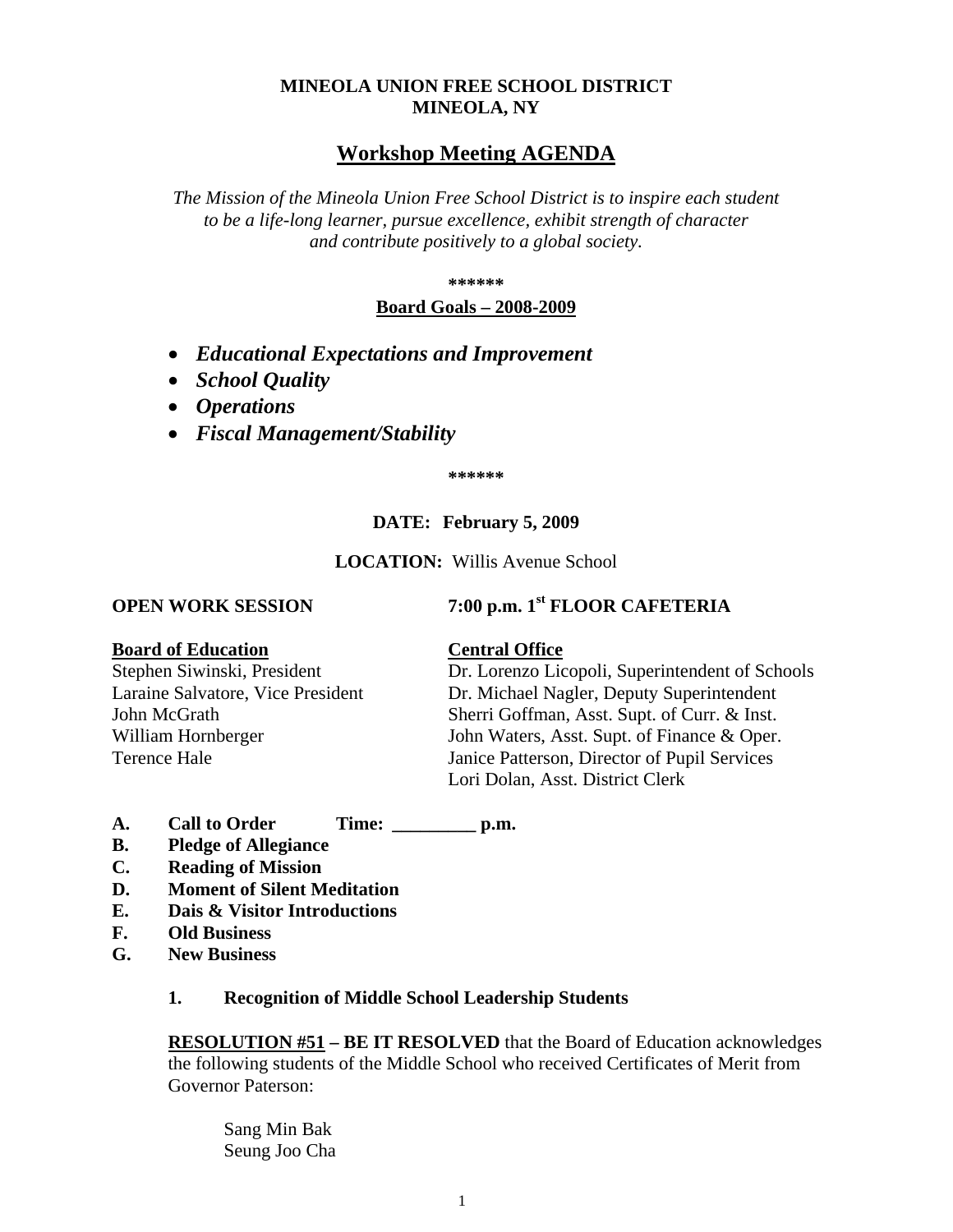| <b>Calbert Chan</b> |  |     |  |
|---------------------|--|-----|--|
| Delores Chichi      |  |     |  |
| <b>Aldany Diaz</b>  |  |     |  |
| Julia Fabiano       |  |     |  |
| Stephin Jose        |  |     |  |
| Lina Kim            |  |     |  |
| <b>Taylor Lenze</b> |  |     |  |
| Cora Leung          |  |     |  |
| Samantha Mendoza    |  |     |  |
| Alexandra Mendoza   |  |     |  |
| Rohit Singla        |  |     |  |
| Jiaying Wei         |  |     |  |
| <b>Motion:</b>      |  |     |  |
| Second:             |  |     |  |
| Yes:                |  | No: |  |
|                     |  |     |  |
|                     |  |     |  |
|                     |  |     |  |
|                     |  |     |  |
|                     |  |     |  |
| <b>Passed:</b>      |  |     |  |

#### **H. Consensus Agenda**

#### **1. Resignation/Medical Leave of Absence**

- a. That the Board of Education approves the resignation of Meredith Coman, part time Teacher Aide, effective January 21, 2009.
- b. That the Board of Education approves the paid Medical Leave of Absence for Linda Bohland, Senior Stenographer for Teacher Personnel, effective January 12, 2009. Return date is at doctor's discretion.
- c. That the Board of Education approves a paid Medical Leave of Absence for Marilyn Berglund, Stenographic Secretary in Pupil Personnel, effective January 20, 2009. Return date is 6 to 8 weeks, at doctor's discretion.
- d. That the Board of Education approves a paid Medical Leave of Absence for Josefina DaSilva, Bus Driver, effective January 5, 2009 through February 29, 2009.
- e. That the Board of Education approves a Medical Leave of Absence, due to Workers Compensation, for Kenneth Grabow, Maintainer, effective January 12, 2009. Return date is 6 weeks, at doctor's discretion.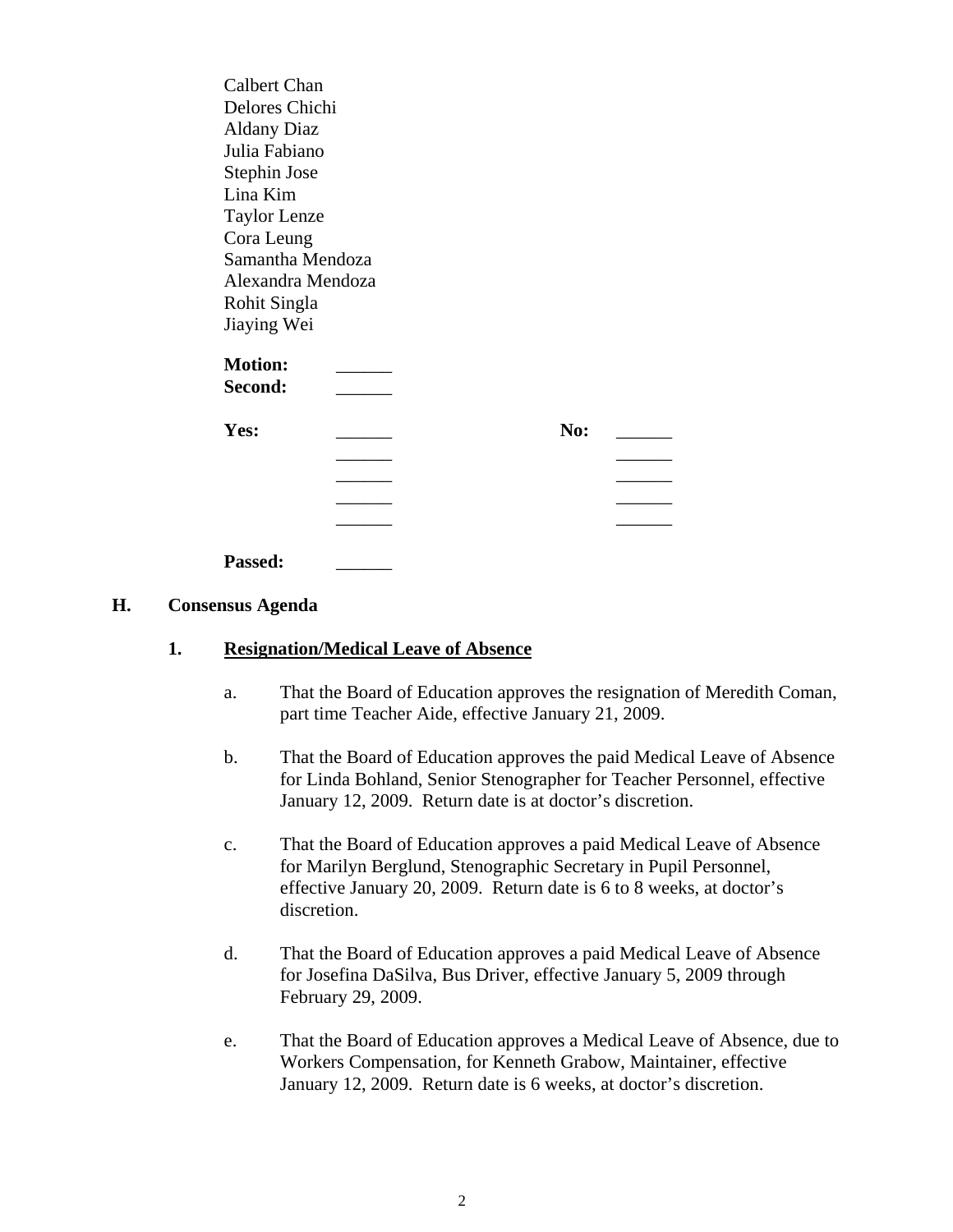f. That the Board of Education approves a Medical Leave of Absence, due to Workers Compensation, for Suzanna Lima, Bus Driver, effective January 12, 2009. Return date is at doctor's discretion.

### **2. Appointments**

- a. That the Board of Education approves the provisional appointment of William Gilberg, Assistant Dispatcher, to the position of Supervisor of Transportation, effective January 15, 2009; salary, \$71,270.00.
- b. That the Board of Education approves the appointment of Brian Flynn, 5/8ths Bus Driver, to full time 10 month Bus Driver, effective February 2, 2009; salary, Step 5, \$37,532.00.
- c. That the Board of Education approves the following additional individuals to the support staff substitute list for the 2008-2009 school year effective February 2, 2009:

| Timothy Almeida | <b>Cleaner Sub</b>  | \$12.25 |
|-----------------|---------------------|---------|
| Gloria Correo   | Greeter Sub         | \$10.00 |
| Stacy Smith     | <b>Clerical Sub</b> | \$12.32 |
| Fran Ferreri    | Teacher Aide Sub    | \$13.74 |

- d. That the Board of Education approves the appointment of Lisa Wasnofski to the position of Permanent Substitute Nurse, effective January 14, 2009; salary, \$150.00 per day.
- e. That the Board of Education approves the appointment of Jaime Becker to the position of Permanent Substitute Teacher at the Willis Avenue School, effective January 15, 2009; salary, \$100.00 per day.

## **3. Field Trip**

- a. That the Board of Education approves an overnight, out-of-state field trip for 2 High School students to attend the  $20<sup>th</sup>$  Annual National Youth Service Learning Conference in Nashville, TN on March 18 – 21, 2009. The cost of the trip will be expensed through the SPARC Learn and Serve America Grant.
- b. That the Board of Education approves the allocation of \$1,460.00 to support the Portugal/Mineola exchange program.

### **4. District Calendar for the 2009-2010 School Year**

a. That the Board of Education approves the proposed 2009-2010 school calendar as set forth in attachment "A".

## **5. Amendment of Stipend**

a. That the Board of Education amends the stipend for Daniel Guido, previously approved at the January 15, 2009 Business Meeting, from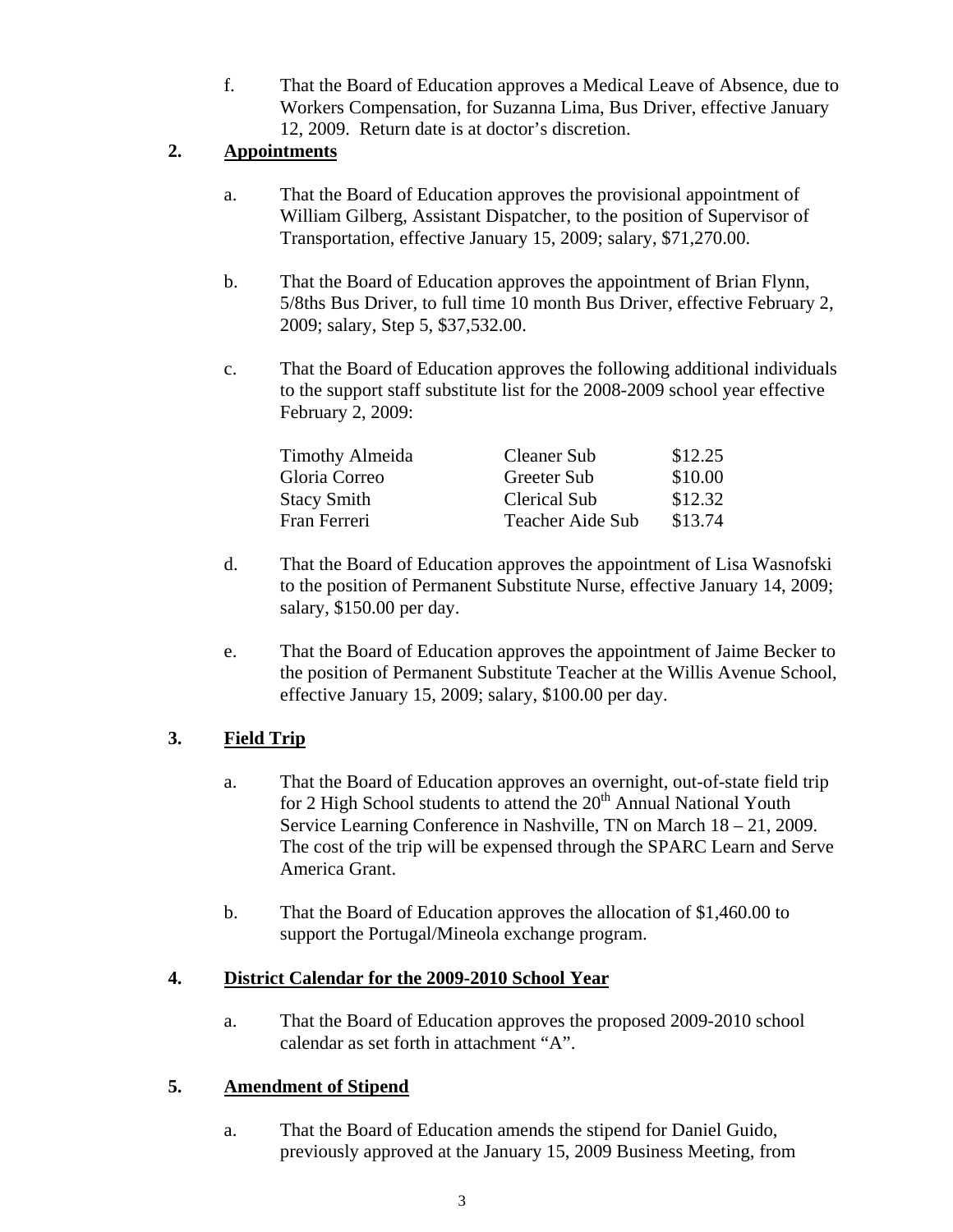\$4,000.00 to \$4,285.00 for the position of Equipment Manager for the 2008-2009 school year, as per the MTA contract.

**RESOLUTION #52 – BE IT RESOLVED** that the Board of Education approves Consensus Agenda Items H.1. through H.5.a. as presented.

| <b>Motion:</b><br>Second:                                                                                                     |                                                                                                                                                                                                                                      |                                      |                                            |     |                          |  |
|-------------------------------------------------------------------------------------------------------------------------------|--------------------------------------------------------------------------------------------------------------------------------------------------------------------------------------------------------------------------------------|--------------------------------------|--------------------------------------------|-----|--------------------------|--|
| Yes:                                                                                                                          |                                                                                                                                                                                                                                      |                                      |                                            |     | No:                      |  |
| Passed:                                                                                                                       |                                                                                                                                                                                                                                      |                                      |                                            |     |                          |  |
| <b>Superintendent's Reports</b><br><b>Math Support Program</b><br>$\bullet$<br>$\bullet$<br>Megan's Law Proposal<br>$\bullet$ |                                                                                                                                                                                                                                      | Capital Update - - - Board Direction | 2009-2010 Educational Plan & Budget Update |     |                          |  |
| <b>Executive Session</b>                                                                                                      |                                                                                                                                                                                                                                      | Time: $\_\_\_\_p$ p.m.               |                                            |     |                          |  |
| <b>Motion:</b><br>Second:                                                                                                     | <u> The Common State State State State State State State State State State State State State State State State State State State State State State State State State State State State State State State State State State State</u> |                                      |                                            |     |                          |  |
| Yes:                                                                                                                          | $\overline{\phantom{a}}$                                                                                                                                                                                                             |                                      |                                            | No: | $\overline{\phantom{a}}$ |  |
| Passed:                                                                                                                       |                                                                                                                                                                                                                                      |                                      |                                            |     |                          |  |
| <b>Returned:</b><br>Adjournment                                                                                               |                                                                                                                                                                                                                                      | $Time:$ $p.m.$                       |                                            |     |                          |  |
| <b>Motion:</b><br>Second:                                                                                                     |                                                                                                                                                                                                                                      |                                      |                                            |     |                          |  |
| Yes:                                                                                                                          |                                                                                                                                                                                                                                      |                                      |                                            | No: |                          |  |
| <b>Passed:</b>                                                                                                                |                                                                                                                                                                                                                                      |                                      |                                            |     |                          |  |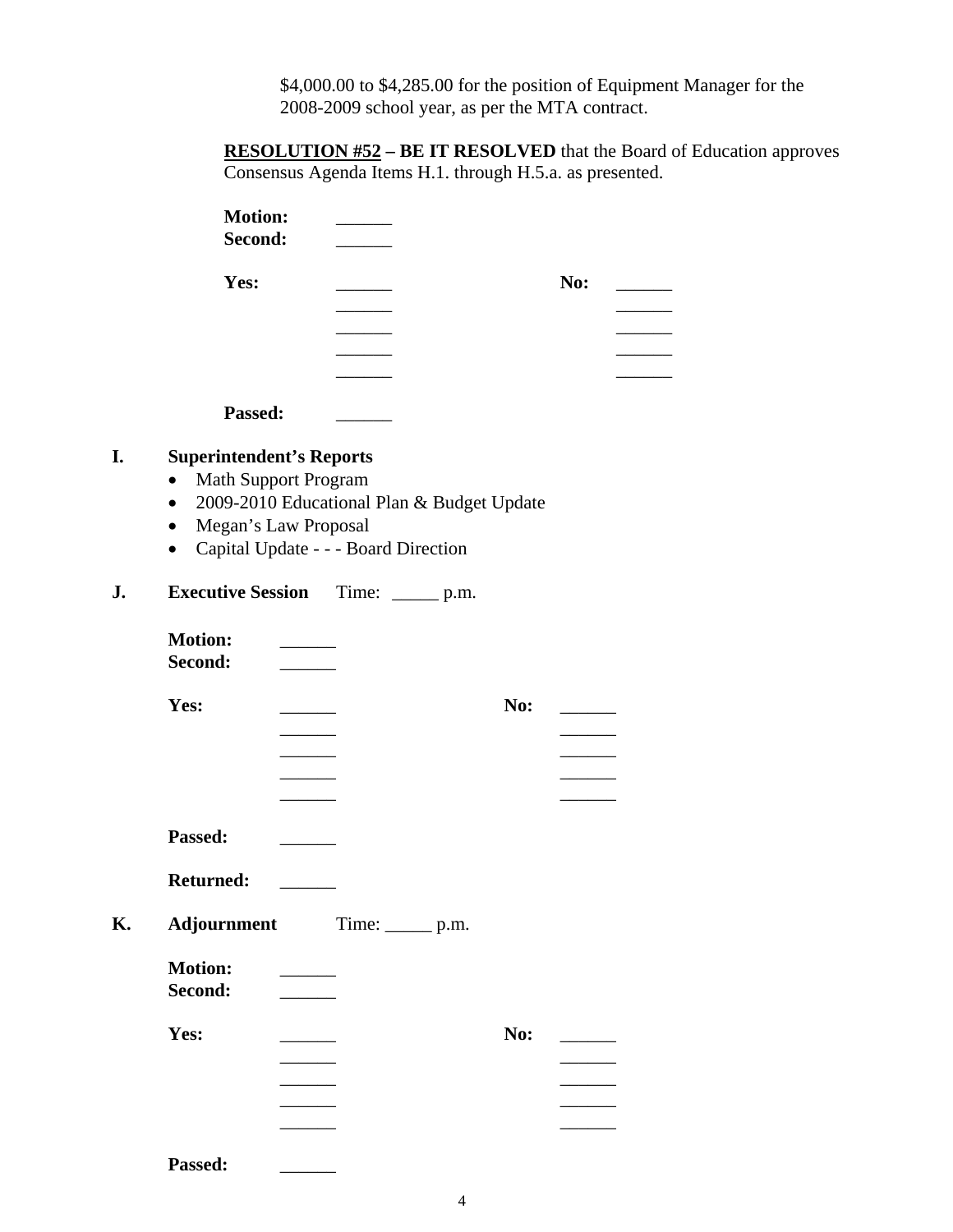# **SUPPORTIVE MATERIALS**

# **FOR**

# **BOARD MEETING**

**February 5, 2009**